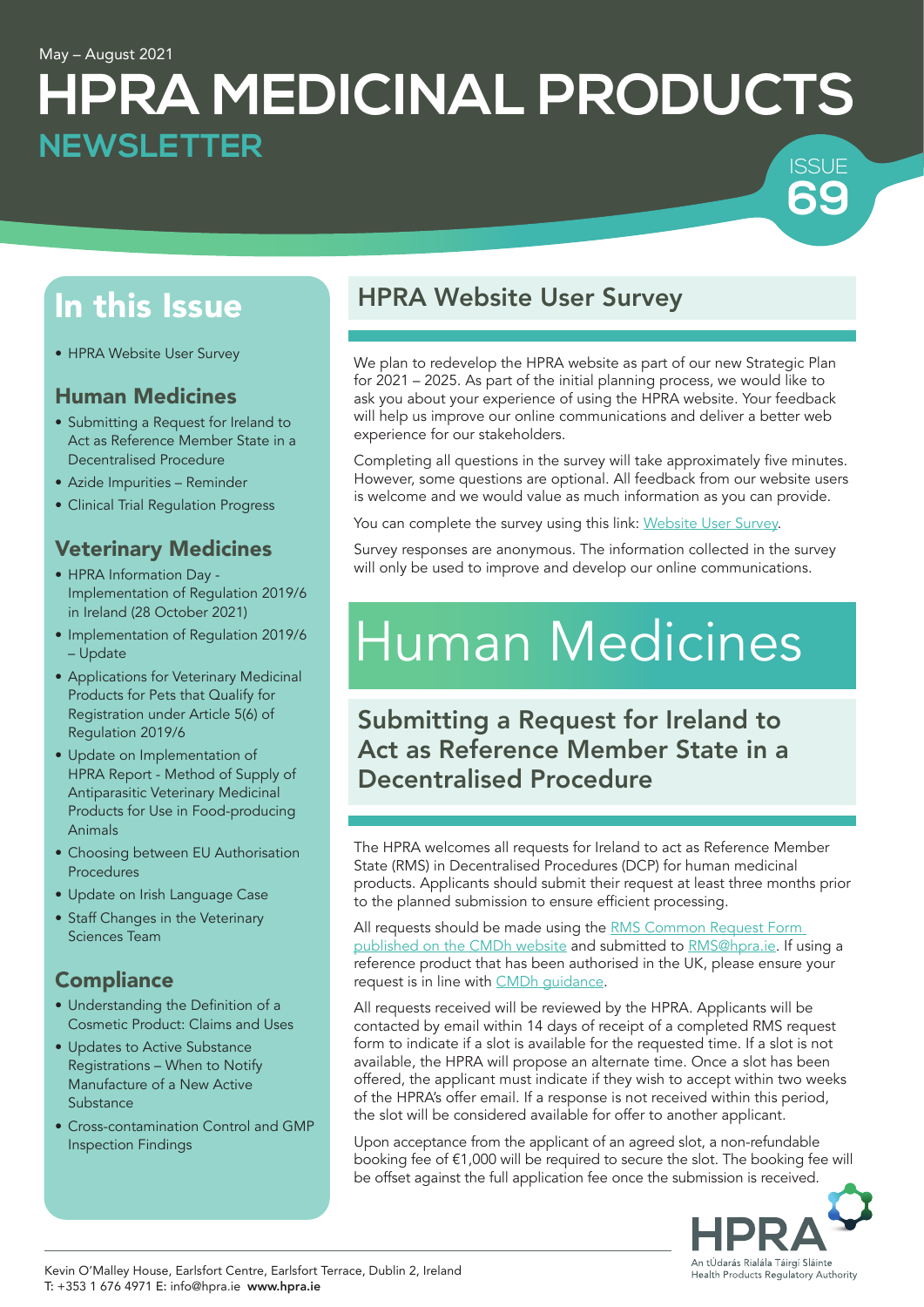Slots are allocated to a specific product and for a specific submission time. The applicant should confirm that the application will be submitted on the proposed date at least one month prior to submission. If the applicant wishes to change either one of those parameters, they must contact the HPRA immediately.

Scientific and regulatory advice does not form part of a request for Ireland to act as an RMS. However, advice is available through a separate procedure - national scientific and [regulatory](https://www.hpra.ie/homepage/medicines/regulatory-information/national-scientific-and-regulatory-advice) [advice.](https://www.hpra.ie/homepage/medicines/regulatory-information/national-scientific-and-regulatory-advice)

The HPRA holds a list of DCP requests in reserve in case a cancellation unexpectedly leads to a free slot. When free slots arise at short notice, the HPRA will proactively reach out to applicants with an offer of an earlier slot to maximise the optimal use of all the slots Ireland has to offer.

The HPRA publishes on its website the products that are imported to Ireland as unlicensed medicines. New product applications for these products are particularly welcomed and, where possible, will be offered a slot as a priority. For more information, please see our webpage on exempt medicinal [products.](https://www.hpra.ie/homepage/medicines/regulatory-information/medicines-authorisation/notification-system-for-exempt-(unauthorised)-products)

# Azide Impurities – Reminder

All marketing authorisation holders (MAHs) for sartan-containing products are reminded of the [CMDh letter to](https://www.hma.eu/fileadmin/dateien/Human_Medicines/CMD_h_/Advice_from_CMDh/CMDh_430_2021_Rev.0_2021_04_Request_for_investigation_Sartans-Azido_impurity_in_irbesartan_confirmed_positive_in_bacterial_mutagenicity_tests.pdf)  [MAHs on the risk of azido impurity in](https://www.hma.eu/fileadmin/dateien/Human_Medicines/CMD_h_/Advice_from_CMDh/CMDh_430_2021_Rev.0_2021_04_Request_for_investigation_Sartans-Azido_impurity_in_irbesartan_confirmed_positive_in_bacterial_mutagenicity_tests.pdf)  [sartan-containing medicinal products](https://www.hma.eu/fileadmin/dateien/Human_Medicines/CMD_h_/Advice_from_CMDh/CMDh_430_2021_Rev.0_2021_04_Request_for_investigation_Sartans-Azido_impurity_in_irbesartan_confirmed_positive_in_bacterial_mutagenicity_tests.pdf), which was published on the CMDh website following the April 2021 CMDh meeting. The information in this letter was also reiterated by direct correspondence from the HPRA on this issue. MAHs have been asked to review their products regarding a risk of contamination with azido impurities at the earliest opportunity. Responses should therefore be submitted without delay to facilitate potential regulatory actions by the HPRA and in other member states where appropriate. Similarly, MAHs who consider that no risk arises for their product should communicate this conclusion promptly to the HPRA.

# Clinical Trial Regulation Progress



Please click on the image above to view in full size.

#### EMA Confirms the Go-live Date of the Clinical Trial Information System

On 31 July, the European Commission confirmed in the Official [Journal](https://eur-lex.europa.eu/legal-content/EN/TXT/?uri=CELEX%3A32021D1240&qid=1627892556638) of [the European Union](https://eur-lex.europa.eu/legal-content/EN/TXT/?uri=CELEX%3A32021D1240&qid=1627892556638) that the go-live date for the application of the Clinical Trials Regulation (Regulation (EU) No 536/2014) and the supporting Clinical Trials Information System (CTIS) will be 31 January 2022. Once the Clinical Trials Regulation (CTR) is officially implemented, the three-year transition period for trials to transfer from the Directive to the Regulation will commence. Sponsors are encouraged to familiarise themselves with this three-year transition period, which will allow initial clinical trial applications to be submitted under either the Directive or the Regulation up until 31 January 2023. Substantial amendments for trials that have been approved under the Directive can continue to be submitted and approved under the Directive up until the transition period ends on 31 January 2025. Sponsors are strongly encouraged to consider how and when they will migrate ongoing trials from the Directive to the Regulation and also how they plan to interact with the CTIS. The HPRA has updated its Clinical Trial Regulation time line graph accordingly and an updated version can be found above.

### Clinical Trial Information System – Sponsor Webinar

On 29 July, the EMA held a CTIS webinar to assist sponsors in their ongoing steps towards transitioning to CTIS. Presentations were given by colleagues from both the European Medicines Agency (EMA) and the European Commission (EC) as well as from sponsor representatives. The [webinar is available to view](https://www.ema.europa.eu/en/events/clinical-trials-information-system-ctis-webinar-how-sponsor-organisations-can-prepare-ctis) and sponsors are encouraged to consult the recording as part of their ongoing preparations. Presentation topics include "What is needed to work in CTIS" and "EMA training and support for sponsors" amongst others. Sponsors can also review the comprehensive EMA training materials relating to CTIS located on the EMA's CTIS online [modular training programme](https://www.ema.europa.eu/en/human-regulatory/research-development/clinical-trials/clinical-trials-information-system-ctis-online-modular-training-programme) webpage.

### Clinical Trial Information System – Sponsor Handbook

On 28 July, the EMA published the [Clinical Trial Information System \(CTIS\)](https://www.ema.europa.eu/en/documents/other/clinical-trial-information-system-ctis-sponsor-handbook_en.pdf)  [Sponsor Handbook.](https://www.ema.europa.eu/en/documents/other/clinical-trial-information-system-ctis-sponsor-handbook_en.pdf) The handbook will continue to be updated as new information becomes available and is a valuable source of information for sponsors who wish to access further guidance on key aspects of the incoming CTIS. If sponsors have questions regarding CTIS, they are encouraged to first reference the handbook, which was compiled by the EMA in tandem with representatives of industry stakeholders.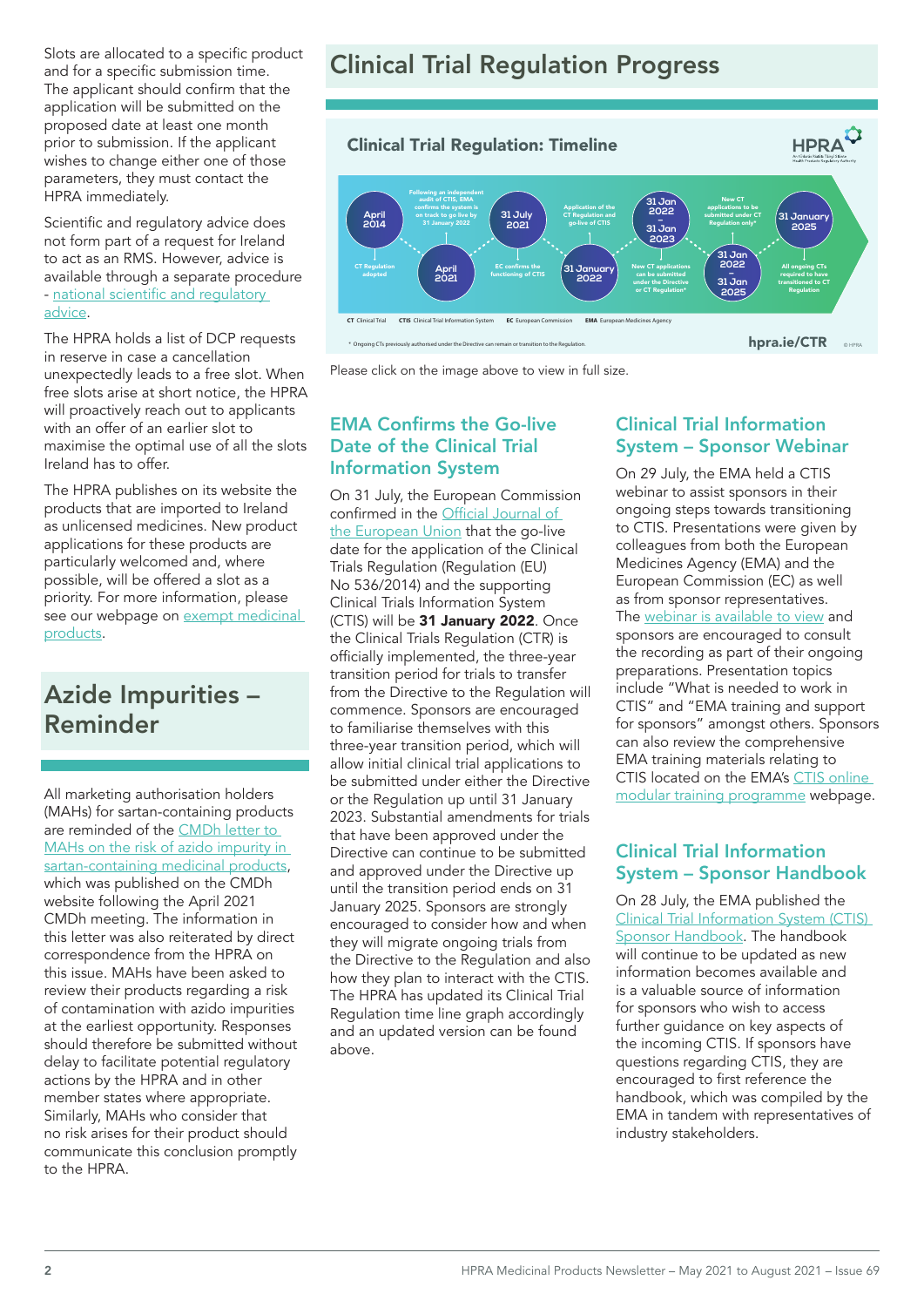#### End of the Voluntary Harmonisation Procedure

In advance of the introduction of the Regulation, the end of the Voluntary Harmonisation Procedure (VHP) has been confirmed. In order to harmonise VHP processes, sponsors are advised that the last submission date, for both new trials and substantial amendments, is 15 October 2021. While VHP trials are encouraged to transition to the CTR as soon as possible, sponsors should be aware that any amendments submitted between the end of the VHP procedure (beginning of December 2021) and the start of the CTR (31 January 2022) will be assessed under the Directive by the individual Member States.

The HPRA would like to take this opportunity to extend its gratitude to the Paul-Ehrlich-Institut (PEI) for this incredibly beneficial and productive initiative, which has seen Member States interact closely with regards to the assessment of clinical trials submitted via this process since 2009.

## What Can Sponsors Do Now?

The HPRA has the following advice:

1. Sponsors are encouraged to review their current clinical trial portfolios and identify the trials they plan to submit under the Regulation. In preparation for submissions under the Regulation the HPRA, in tandem with the NREC, has launched the Clinical Trials Regulation-National Collaboration Project (CTR-NCP). Interested sponsors can read more about how to get involved in this initiative in the [Guide to](https://www.hpra.ie/docs/default-source/publications-forms/guidance-documents/guide-to-clinical-trials-regulation-national-collaboration-project.pdf?sfvrsn=8)  [Clinical Trials Regulation - National](https://www.hpra.ie/docs/default-source/publications-forms/guidance-documents/guide-to-clinical-trials-regulation-national-collaboration-project.pdf?sfvrsn=8)  [Collaboration Project](https://www.hpra.ie/docs/default-source/publications-forms/guidance-documents/guide-to-clinical-trials-regulation-national-collaboration-project.pdf?sfvrsn=8).

- 2. Sponsors should review their current portfolios to ensure that there are no outstanding submissions relating to the life cycle of any of their trials, for example, end of trial declarations or end of trial summary reports.
- 3. Sponsors of VHP trials should review any upcoming substantial amendments to determine if these can be submitted in advance of the end of the VHP procedure. This is to avoid individual assessment by the various Member States in the period before the commencement of the CTR.
- 4. Sponsors should consider how they plan to interact and manage their trials under the CTR and the associated CTIS, as both mark a significant departure from current processes.
- 5. It is strongly recommended that both commercial and non-commercial/ academic sponsors review the extensive and comprehensive training materials available from the EMA website and monitor both the EMA and HPRA websites for further updates.
- 6. Sponsors should keep an eye on the HPRA [News and Events](https://www.hpra.ie/homepage/about-us/news-and-events) webpage for the opening of registration for the upcoming HPRA CTR information week planned for November.
- 7. CTIS interacts with various EMA existing databases and systems such as **IAM** (register users), [OMS](https://www.ema.europa.eu/en/human-regulatory/research-development/data-medicines-iso-idmp-standards/spor-master-data/organisation-management-service-oms) (search for organisations) and **xEVMPD** (search medicinal products). Sponsors must ensure that the relevant data is registered in these databases prior to submitting an initial clinical trial application. Sponsors who are unsure of their OMS registration status can review this on the EMA's Substance, [product, organisation and referential](https://spor.ema.europa.eu/sporwi/)  [portal.](https://spor.ema.europa.eu/sporwi/)
- 8. An EMA account is required to access the CTIS restricted workspace and users of other EMA applications (e.g. EudraVigilance) can use these log in details to access this. Information specific to registering a Sponsor administrator can be located in the EMA CTIS online modular [training programme](https://www.ema.europa.eu/en/human-regulatory/research-development/clinical-trials/clinical-trials-information-system-ctis-online-modular-training-programme) with particular reference to module 3 and 19 and the accompanying step-by-step guides and video tutorials as well as the latest issue of the EMA CTIS **[Highlights](https://www.ema.europa.eu/en/documents/newsletter/clinical-trials-information-system-ctis-highlights-august-2021_en.pdf) newsletter. Registration** for high-level CTIS administrators is open as of September 2021.
- 9. When considering user registration in CTIS organisations should also give some thought as to whether they wish to assume an Organisation-Centric or CT-Centric approach and more information regarding this can be located in module 7 of the EMA [CTIS online modular training](https://www.ema.europa.eu/en/human-regulatory/research-development/clinical-trials/clinical-trials-information-system-ctis-online-modular-training-programme)  [programme.](https://www.ema.europa.eu/en/human-regulatory/research-development/clinical-trials/clinical-trials-information-system-ctis-online-modular-training-programme)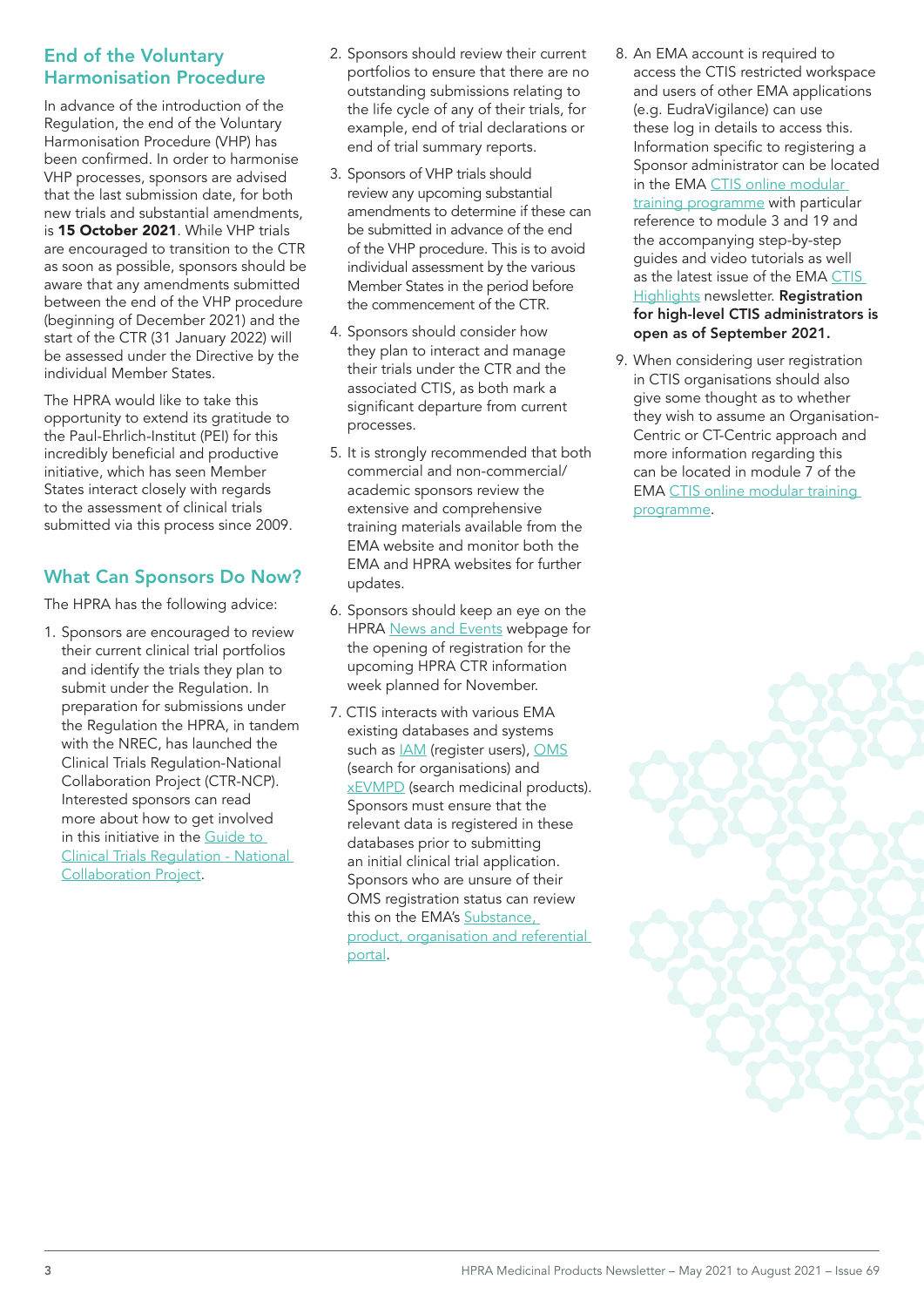# Veterinary Medicines

HPRA Information Day – Implementation of Regulation 2019/6 in Ireland (28 October 2021)

In advance of the application of the new legislation on veterinary medicines on 28 January 2022, the HPRA will host an information day for marketing authorisation holders and manufacturers of veterinary medicines on the implementation of the new requirements. The event will take place on 28 October 2021. This all-day event is focussed on the implementation of the new veterinary regulation as it affects stakeholders in the animal health sector who manufacture or supply veterinary medicines in Ireland. The programme for this event, will include speakers from the HPRA, the Department of Agriculture, Food and the Marine (DAFM) as well as industry, is available to view on the HPRA website. The aim of the event is to update and inform stakeholders on which processes are changing and how the changes will affect them. Ample time will be given for questions to discuss concerns that stakeholders may have.

The HPRA is planning to host the meeting as an online webinar. We regret that it has proved too difficult to hold an in-person event given uncertainties due to COVID-19. Nevertheless, we hope that the virtual meeting will allow participation by the greatest possible number of stakeholders. More details on this event, including details for registration, are available on the HPRA News and [Events webpage.](https://www.hpra.ie/homepage/about-us/news-and-events/item?t=/hpra-information-day-on-implementation-of-regulation-2019-6-in-ireland-virtual-event&id=f0351026-9782-6eee-9b55-ff00008c97d0)

# Implementation of Regulation 2019/6 – Update

The HPRA is progressing with its project to implement the requirements of Regulation 2019/6 on the authorisation and monitoring of veterinary medicinal products. The HPRA provides a monthly [update](https://www.hpra.ie/homepage/veterinary/regulatory-information/implementation-of-the-new-veterinary-regulation-(regulation-2019-6)/monthly-update) on progress on our website. We would encourage marketing authorisation holders to review their own operational processes to ensure that they are in line with new requirements. If you have any queries relating to the implementation of the new legislation, please email [newvetreg@hpra.ie.](mailto:newvetreg%40hpra.ie?subject=)

Applications for Veterinary Medicinal Products for Pets that Qualify for Registration under Article 5(6) of Regulation 2019/6

Article 5(6) of Regulation 2019/6 relates to veterinary medicines for aquarium and pond animals, cage birds, homing pigeons, terrarium animals, small rodents, ferrets and pet rabbits that are kept exclusively as pets. Qualifying medicines were previously exempted under national legislation (e.g. SI. No. 786 of 2007 and prior statutory instruments). However, this will change soon and they will be subject to registration by the HPRA when new national legislation is elaborated before 28 January 2022. The HPRA held a webinar on this topic on 14 May 2021. The [webinar](http://www.hpra.ie/homepage/veterinary/regulatory-information/implementation-of-the-new-veterinary-regulation-(regulation-2019-6)/webinar/requirements-for-veterinary-medicines-for-pets-that-qualify-for-registration-under-article-5(6)-of-the-new-veterinary-regulation)  [recording](http://www.hpra.ie/homepage/veterinary/regulatory-information/implementation-of-the-new-veterinary-regulation-(regulation-2019-6)/webinar/requirements-for-veterinary-medicines-for-pets-that-qualify-for-registration-under-article-5(6)-of-the-new-veterinary-regulation) is available to view. On 29 July 2021, the HPRA published a draft [guideline](https://www.hpra.ie/docs/default-source/default-document-library/draft-guide-to-registration-of-veterinary-medicinal-products-for-pets-that-qualify-for-registration-under-article-5(6)-of-regulation-20196.pdf?sfvrsn=2) for the registration of qualifying medicinal products under Article 5(6) of Regulation 2019/6. It covers the criteria for registration, provides advice on the administrative aspects of the registration scheme and gives guidance on making an application. However, the HPRA is not in a position to accept applications until the necessary national legislation is available in early 2022.

Update on Implementation of HPRA Report - Method of Supply of Antiparasitic Veterinary Medicinal Products for Use in Food-producing Animals

The HPRA completed the changing of the legal method of supply for antiparasitic veterinary medicinal products for food-producing animals from Licensed Merchant (LM) to Prescription Only Medicines (POM) at the end of July 2021. As mentioned in the report itself and clarified during previous consultations, antiparasitic veterinary medicinal products for bees may continue to be marketed without a veterinary prescription. The HPRA is grateful to the animal health industry for the cooperation in managing this change, which will result in products with either LM or POM liveries coexisting on the market until 28 January 2022. The HPRA published a public notice in a number of newspapers during the week of 19 July 2021 to alert farmers and users to this development.

Marketing Authorisation Holders (MAHs) are reminded to:

- Co-ordinate the supply/importation of stock to ensure the introduction of the amended product labelling and literature as soon as possible. All antiparasitic products for food-producing species that are released for the Irish market must be compliant with the prescription requirement at the latest by 28 January 2022.
- Plan to avoid having large quantities of product in old LM livery in the marketplace in the second half of 2021.
- Inform retailers of the changes.

MAHs with any questions on this matter should contact [vetinfo@hpra.ie.](mailto:vetinfo%40hpra.ie?subject=)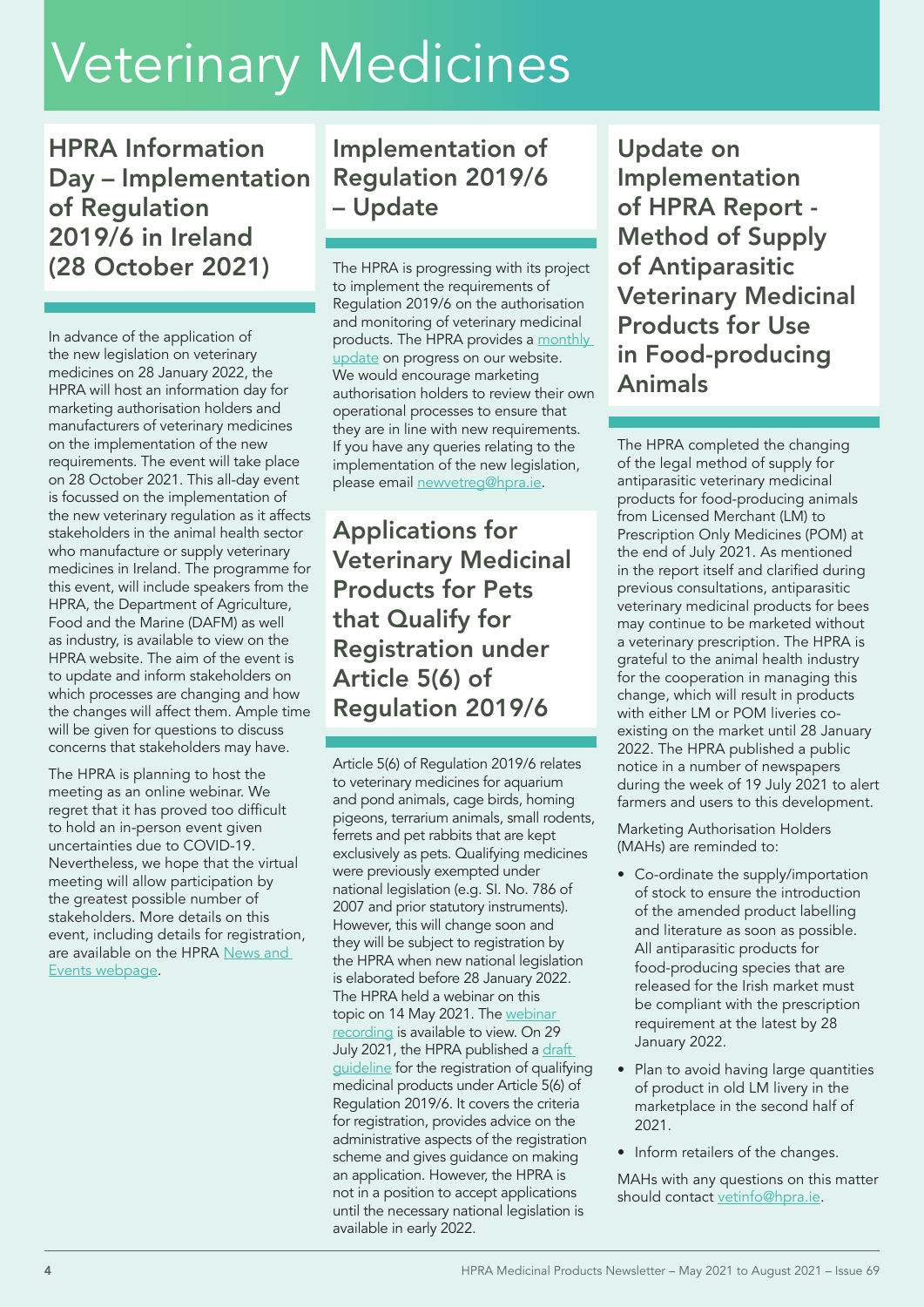# Choosing between EU Authorisation Procedures

Regulation (EU) 2019/6 has opened up the centralised procedure to many types of new products. However, it can be difficult to know whether the complexities involved merit use of this procedure or whether a decentralised procedure is better suited to your needs. We are available to discuss regulatory pathways for new products with applicants.

Currently, the HPRA has some limited availability regarding requests to act as Reference Member State for new decentralised procedures and mutual recognition procedures. If you are considering launching a new product in the EU and wish to access relevant experience from an English-speaking regulatory agency, please contact [vetinfo@hpra.ie](mailto:vetinfo%40hpra.ie?subject=).

# Update on Irish Language Case

In respect of proceedings relating to the provision of bilingual packaging of veterinary medicines in Irish and English languages brought against the Department of Agriculture, Food and the Marine (DAFM) in 2016, the High Court in Dublin gave its Order on 25 June 2021. The Court noted the judgment of the European Court of Justice that the Directive 2001/82/EC language requirement for the labelling of veterinary medicines had been incorrectly transposed into Irish national law, and ordered that the national legislation be amended. The HPRA understands that DAFM has since filed an appeal to the Order. The HPRA will continue to monitor developments in this case.

# Staff Changes in the Veterinary Sciences Team

There have been a number of staff changes within the Veterinary Sciences Department in recent months. The following personnel have either left the department or have given notice of intent to do so: Dr Bairbre Sharkey, Dr Penny Huggard, Dr Orla Marron, Dr Joey DeCourcey, Ms Shannon Kieran, Ms Dearbhail NíChúirc, Ms Orla NíDhúbhda and Ms Megan Byrne. The HPRA wishes them all the best in their future careers. Recruitment has commenced to fill the vacancies created. The up-to-date organogram for the Veterinary Sciences Department is available on the [HPRA website](http://www.hpra.ie/docs/default-source/default-document-library/vs-department-structure-v7.pdf).

# **Compliance**

Understanding the Definition of a Cosmetic Product: Claims and Uses

Products placed on the Irish market as cosmetic products must meet the definition as stated in Article 2 of the [European Cosmetics Regulation \(EC\)](https://ec.europa.eu/growth/sectors/cosmetics/legislation_en)  [No. 1223/2009](https://ec.europa.eu/growth/sectors/cosmetics/legislation_en):

*'any substance or mixture intended to be placed in contact with the external parts of the human body (epidermis, hair system, nails, lips and external genital organs) or with the teeth and the mucous membranes of the oral cavity with a view exclusively or mainly to cleaning them, perfuming them, changing their appearance, protecting them, keeping them in good condition or correcting body odours'.* 

Notably, the definition states that the product must be made of a substance or mixture that is placed in contact with the external parts of the human body and the definition specifically identifies those parts. Also, the definition considers the intended purpose or use in respect of a substance or mixture applied to those parts. With that understanding, claims made in relation to a cosmetic product or its ingredients, for example, on the labelling, advertising or marketing materials; including those made on websites, social media, blogs, interviews or other such promotional activities (list not exhaustive), must be consistent with the definition as outlined above.

Medicinal claims, whether explicit or implied, or an intended use that is of a medicinal nature, are not permitted for cosmetic products. Similarly, products that exert or are presented as exerting a pharmacological, metabolic or immunological action in order to restore, correct or modify a physiological function would not be in line with the definition of a cosmetic product. To that end, products which, explicitly or implicitly, claim to cure, alleviate or prevent disease are medicinal products or medical devices subject to how the

medicinal benefit is achieved. Please refer to the following sections of the HPRA website for more information:

- [Classification](http://www.hpra.ie/homepage/medicines/regulatory-information/classification-of-medicines) of Medicines
- **[Classification](http://www.hpra.ie/homepage/medical-devices/regulatory-information/classification) of Medical Devices**

The abovementioned definition of a cosmetic product refers to placing the product in contact with the external parts of the body (including the epidermis) with a view to having cosmetic effects on those parts of the body. Therefore, in general the HPRA considers that products intended to be systemically absorbed and/or to have effects at depths below the epidermis or, for example, to act on muscles, would not be appropriate to place on the market as cosmetic products.

Furthermore, Article 2 of Regulation (EC) No. 1223/2009 states:*'...a substance or mixture intended to be ingested, inhaled, injected or implanted into the human body shall not be considered to be a cosmetic product'.* Therefore, any product that is intended for use by injection, including if administration by injection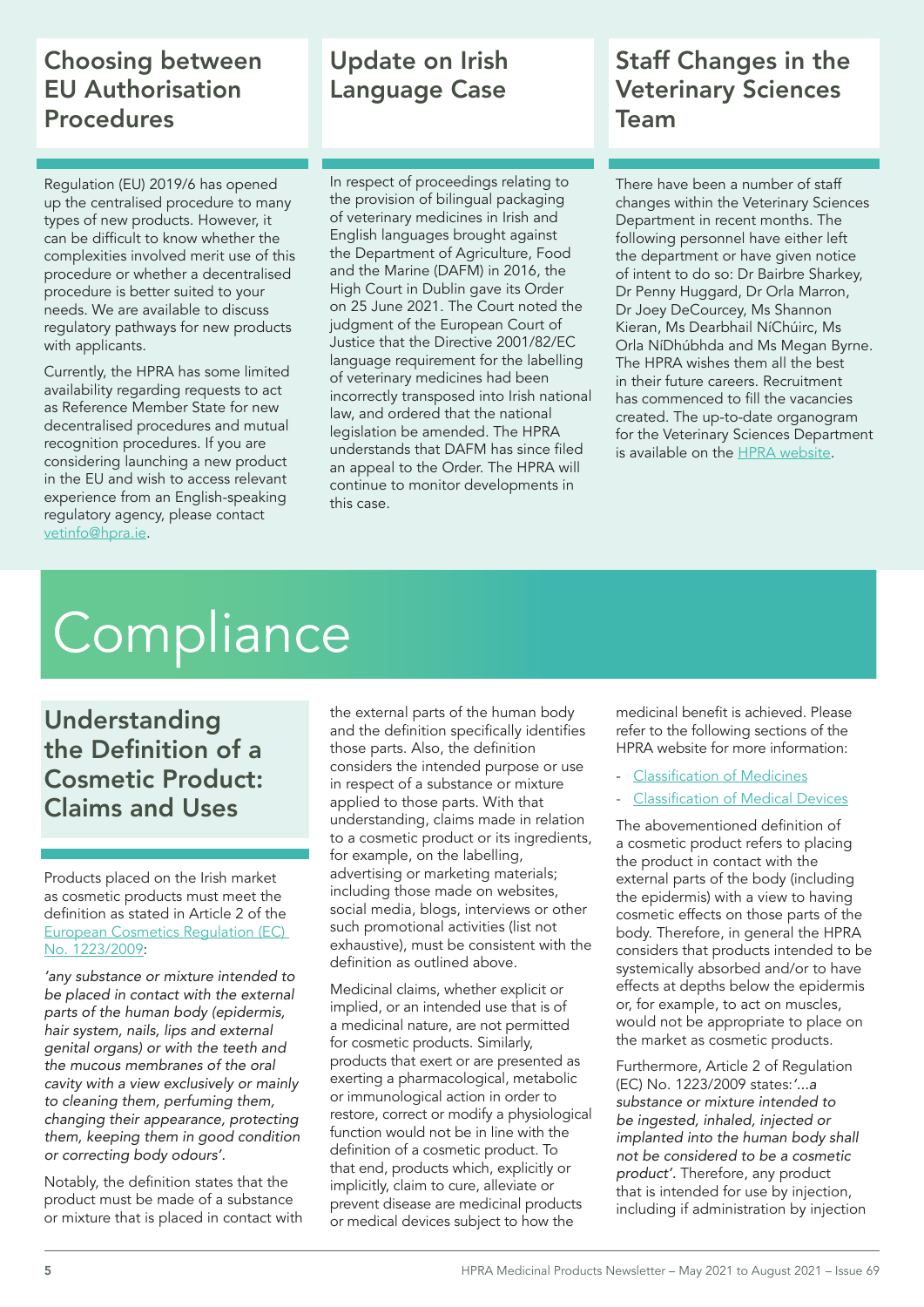could be implied or facilitated by how the product is packaged or presented, would not meet the definition of a cosmetic product.

The justification for all claims made about a cosmetic product must be recorded in the Product Information File in order to meet the requirements of Regulation (EU) No. 655/2013 (the claims regulation). The approach of the *Technical Guide for Cosmetic Claims,* published in 2017, should also be applied. More guidance about making cosmetic products available on the Irish market is available from the HPRA and European Commission websites at the following links:

- For those manufacturing cosmetics, importing cosmetics or selling cosmetics of their own brand name: [http://www.hpra.ie/homepage/](http://www.hpra.ie/homepage/cosmetics/regulatory-information/making-importing-or-selling-cosmetic-products-in-ireland) [cosmetics/regulatory-information/](http://www.hpra.ie/homepage/cosmetics/regulatory-information/making-importing-or-selling-cosmetic-products-in-ireland) [making-importing-or-selling](http://www.hpra.ie/homepage/cosmetics/regulatory-information/making-importing-or-selling-cosmetic-products-in-ireland)[cosmetic-products-in-ireland](http://www.hpra.ie/homepage/cosmetics/regulatory-information/making-importing-or-selling-cosmetic-products-in-ireland)
- For distributors or retailers: [http://www.hpra.ie/homepage/](http://www.hpra.ie/homepage/cosmetics/regulatory-information/selling-cosmetic-products-in-ireland) [cosmetics/regulatory-information/](http://www.hpra.ie/homepage/cosmetics/regulatory-information/selling-cosmetic-products-in-ireland) [selling-cosmetic-products-in-ireland](http://www.hpra.ie/homepage/cosmetics/regulatory-information/selling-cosmetic-products-in-ireland)
- For links to the relevant European legislation and guidance: [https://](https://ec.europa.eu/growth/sectors/cosmetics/legislation_en) [ec.europa.eu/growth/sectors/](https://ec.europa.eu/growth/sectors/cosmetics/legislation_en) [cosmetics/legislation\\_en](https://ec.europa.eu/growth/sectors/cosmetics/legislation_en)

Any queries in relation to this topic should be sent to [cosmetics@hpra.ie.](mailto:cosmetics%40hpra.ie?subject=)

Updates to Active Substance Registrations – When to Notify Manufacture of a New Active **Substance** 

### Immediate notification

Immediate notification of the manufacture of a new active substance is required if it differs from active substances already listed in the manufacturing operations of the company's ASR. Examples include:

- Introduction of highly potent, sensitising active substances;
- Introduction of new technology or significant process changes.

## Annual notification

An annual update can be used to include new active substances in the registration if the synthetic processes, processing equipment and cleaning or containment measures are similar to active substances already included in the registration.

#### The HPRA's [Guide to Managing](https://www.hpra.ie/docs/default-source/publications-forms/guidance-documents/aut-g0130-guide-to-managing-changes-to-registration-for-active-substance-manufacturers-importers-and-distributors-v1.pdf?sfvrsn=8)  [Changes to Registration for Active](https://www.hpra.ie/docs/default-source/publications-forms/guidance-documents/aut-g0130-guide-to-managing-changes-to-registration-for-active-substance-manufacturers-importers-and-distributors-v1.pdf?sfvrsn=8)  [Substance Manufacturers, Importers](https://www.hpra.ie/docs/default-source/publications-forms/guidance-documents/aut-g0130-guide-to-managing-changes-to-registration-for-active-substance-manufacturers-importers-and-distributors-v1.pdf?sfvrsn=8)  [and Distributors](https://www.hpra.ie/docs/default-source/publications-forms/guidance-documents/aut-g0130-guide-to-managing-changes-to-registration-for-active-substance-manufacturers-importers-and-distributors-v1.pdf?sfvrsn=8) gives further examples of changes requiring immediate notification and those that are required to be communicated by annual update. The guidance outlines supporting information to be submitted, including details of process validation studies performed or planned. Where the manufacture of an active substance meets the criteria to be communicated through an annual update, the update should be made after the completion of successful process validation. The application forms are available via the following links:

#### Immediate [notification](https://www.hpra.ie/homepage/about-us/publications-forms/forms-applications/item?id=d22f0126-9782-6eee-9b55-ff00008c97d0)

#### Annual [notification](https://www.hpra.ie/homepage/about-us/publications-forms/forms-applications/item?id=befefa25-9782-6eee-9b55-ff00008c97d0&t=/docs/default-source/publications-forms/forms-applications/aut-f0441-annual-update-to-registration-of-manufacturer-importer-or-distributor-of-active-substances-v3)

Active substances under development or manufactured only for use in clinical trials do not need to be included in the ASR.

Queries should be sent to [compliance@](mailto:compliance%40hpra.ie?subject=) [hpra.ie](mailto:compliance%40hpra.ie?subject=).

# Cross-contamination Control and GMP Inspection Findings

### Use of Permitted Daily Exposure (PDE) Limits in Cross-contamination Control

Requirements for using healthbased exposure limits (HBELs) and toxicological evaluations to support maximum allowable carryover limits for products manufactured in shared facilities are specified in Chapters 3 and 5 of the European Commission Guide to GMP. The primary method of conducting the toxicological evaluation is through the determination of a PDE value. This represents a substancespecific dose that is unlikely to cause an adverse effect if an individual is exposed at, or below, this dose every day for a lifetime. The EMA documents below provide guidance as to how this value should be determined:

- EMA/CHMP/CVMP/ SWP/169430/2012: [Guideline on](https://www.ema.europa.eu/en/documents/scientific-guideline/guideline-setting-health-based-exposure-limits-use-risk-identification-manufacture-different_en.pdf)  [setting health based exposure limits](https://www.ema.europa.eu/en/documents/scientific-guideline/guideline-setting-health-based-exposure-limits-use-risk-identification-manufacture-different_en.pdf)  for use in risk [identification](https://www.ema.europa.eu/en/documents/scientific-guideline/guideline-setting-health-based-exposure-limits-use-risk-identification-manufacture-different_en.pdf) in the [manufacture of different medicinal](https://www.ema.europa.eu/en/documents/scientific-guideline/guideline-setting-health-based-exposure-limits-use-risk-identification-manufacture-different_en.pdf)  [products in shared facilitie](https://www.ema.europa.eu/en/documents/scientific-guideline/guideline-setting-health-based-exposure-limits-use-risk-identification-manufacture-different_en.pdf)s
- EMA/CHMP/CVMP/ SWP/246844/2018: [Questions and](https://www.ema.europa.eu/en/documents/other/questions-answers-implementation-risk-based-prevention-cross-contamination-production-guideline_en.pdf)  [answers on health-based exposure](https://www.ema.europa.eu/en/documents/other/questions-answers-implementation-risk-based-prevention-cross-contamination-production-guideline_en.pdf)  [limits and cross-contamination](https://www.ema.europa.eu/en/documents/other/questions-answers-implementation-risk-based-prevention-cross-contamination-production-guideline_en.pdf)

The annex to guideline EMA/CHMP/ CVMP/SWP/169430/2012 outlines how the PDE determination strategy should be documented and summarised for presentation during GMP inspections.

#### Maximum Allowable Carryover (MACO) Residue **Calculations**

One common approach to determine the MACO of a residue into the next product using the PDE value is to multiply the PDE value by the next product minimum batch size and divide by the maximum therapeutic daily dose of the next product. The minimum next product batch size gives the highest concentration of the contaminant within the batch. The maximum therapeutic daily dose of the next product reflects the maximum possible amount of contaminant that could be ingested by the patient per day.

The manufacture of new active substances is required to be included on the manufacturer's active substance registration (ASR). Different notification requirements ensue depending on the significance of the introduction of the new active substance to manufacturing activities.